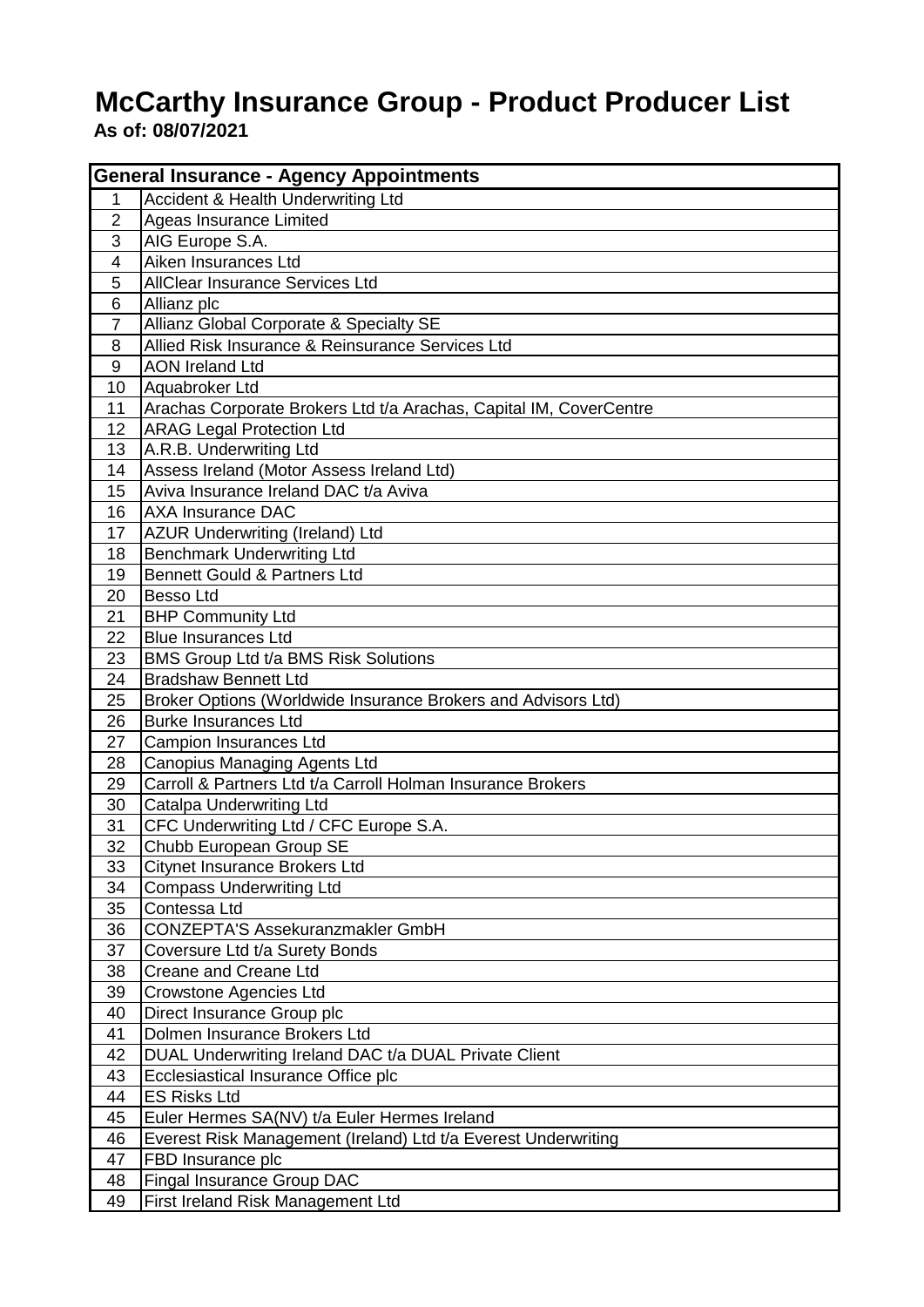| 50         | <b>Footprint Underwriting DAC</b>                                            |
|------------|------------------------------------------------------------------------------|
| 51         | Frost Insurance Ltd t/a Frost Underwriting, Integrity Underwriting           |
| 52         | Godiva Broker Management Ltd t/a Godiva Insurance                            |
| 53         | Gogan Insurances Ltd                                                         |
| 54         | HCC International Insurance Company plc                                      |
| 55         | Heritage Group Insurance Brokers Ltd                                         |
| 56         | Hickey, Clarke & Langan General Insurances Ltd                               |
| 57         | Hiscox S.A.                                                                  |
| 58         | Hooper Dolan Insurances Ltd t/a Broker Support Services                      |
| 59         | HSB Engineering Insurance Ltd                                                |
| 60         | Ice Cold Investments Ltd - Coast Underwriting Ltd - Brokers Quill            |
| 61         | Imperium Insurance Management Ltd t/a iSure                                  |
| 62         | Insursec Risk Management Ltd                                                 |
| 63         | <b>IPB Insurance CLG</b>                                                     |
| 64         | Irish Engineering Services [Vertigo Inspection (ROI) Ltd]                    |
| 65         | Irish Leisure Insurances Ltd t/a ProActive Solutions                         |
| 66         | Irish Life Health DAC                                                        |
| 67         | <b>JDM Insurance Services Ltd</b>                                            |
| 68         | JF Dunne Insurances Ltd                                                      |
| 69         | Joseph G. Brady Insurance Ltd t/a Event Insure, Brady Underwriting           |
| 70         | <b>KBIS Equestrian Insurance</b>                                             |
| 71         | KennCo Underwriting Ltd                                                      |
| 72         | Kidd Insurances (Alan B. Kidd & Co. Ltd)                                     |
| 73         | Liberty Seguros S.A. t/a Liberty Insurance                                   |
| 74         | Lime Street Insurance Brokers Ltd                                            |
| 75         | <b>LJJ Associates Ltd</b>                                                    |
| 76         | Lockton Insurance Brokers (Ireland) Ltd                                      |
| 77         | London Ireland Market Exchange Ltd                                           |
|            |                                                                              |
|            |                                                                              |
| 78         | Marsh Ireland Brokers Ltd t/a JLT Ireland                                    |
| 79         | McDonald Dwyer Reddy & Byrne Insurances Limited t/a Shield Insurance Markets |
| 80         | McGivern Insurance Ltd                                                       |
| 81         | <b>Midas Underwriting Ltd</b>                                                |
| 82         | Miles Smith Ltd                                                              |
| 83         | MJ Kelleher & Sons (Dundalk) Ltd t/a Kelleher Insurances                     |
| 84         | <b>MMPI General Insurance Services Ltd</b>                                   |
| 85         | Mobilecover Ltd                                                              |
| 86         | Nationwide Broker Services Ltd                                               |
| 87         | Nicholas Molloy Insurances Ltd                                               |
| 88         | Oasis Cover Ltd t/a Oasis Underwriting                                       |
| 89         | <b>OBF Insurance Group Ltd</b>                                               |
| 90         | O'Callaghan Insurances Ltd                                                   |
| 91         | Optis Insurances Ltd                                                         |
| 92         | Patrona Underwriting Ltd t/a Patrona, Bump Insurance                         |
| 93         | Pen Underwriting Ltd [Incorporating OAMPS (UK) Ltd]                          |
| 94         | <b>Phelan Caswell Insurances Ltd</b>                                         |
| 95         | <b>Plum Underwriting Ltd</b>                                                 |
| 96         | Prestige Underwriting Services (Ireland) Ltd t/a Octane Underwriting         |
| 97         | Price Forbes Europe NV (Ardonagh Specialty Europe NV)                        |
| 98         | PSC Insurance (Europe) Ltd                                                   |
| 99         | Recyclesure (Corniche Ltd)                                                   |
| 100        | Risk Alliance Insurance Brokers Ltd                                          |
| 101        | Risk Transfer Group (Europe) Limited T/A Corporate Underwriting              |
| 102<br>103 | Robertson Low Insurances Ltd T/A Lark Music<br>RSA Insurance Ireland DAC     |